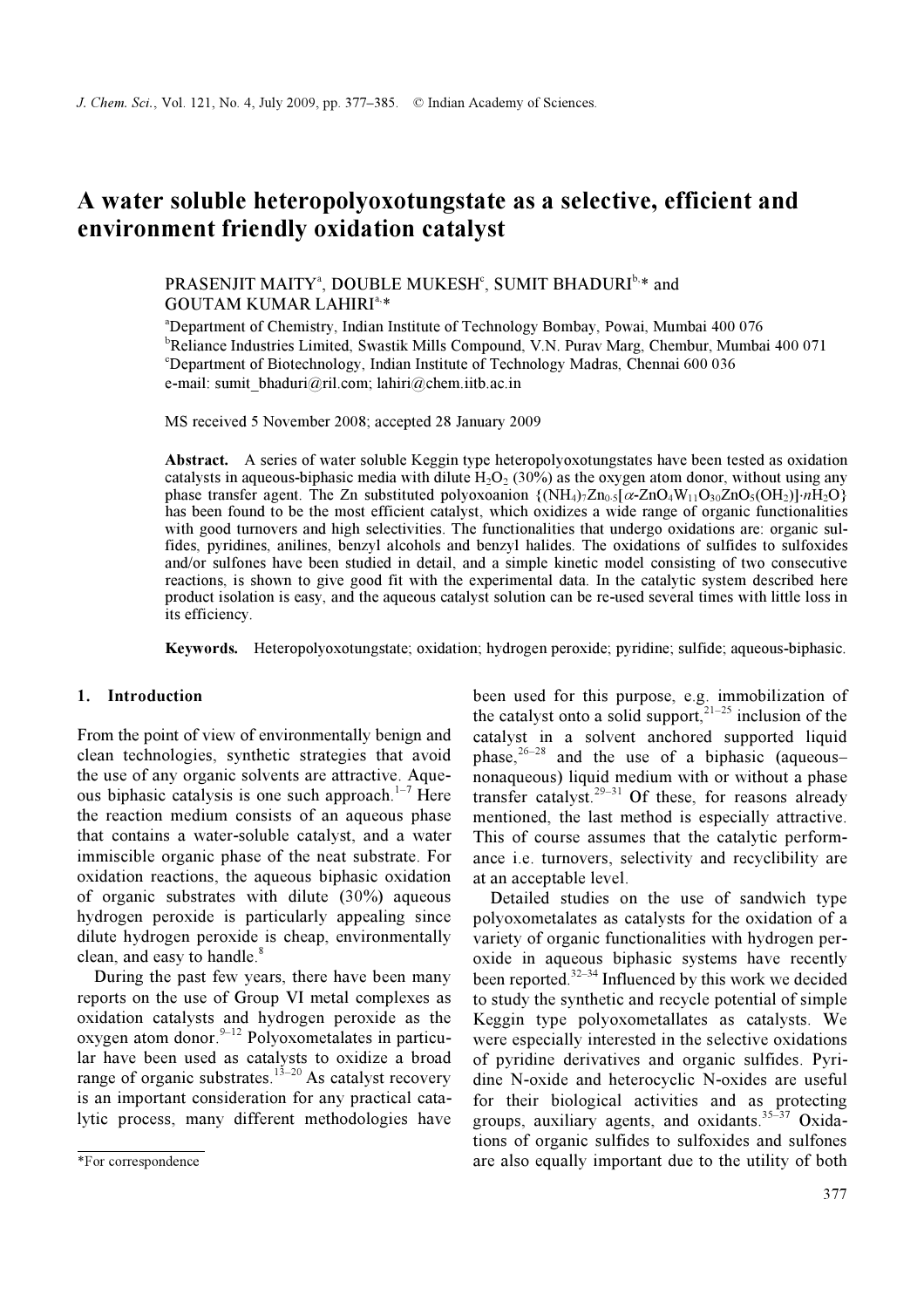the oxidized products in organic synthesis and pharmaceutical industry.38–40 However, the selective oxidation of sulfides to sulfoxides with aqueous hydrogen peroxide is difficult to achieve.<sup>41</sup> In the earlier work where aqueous hydrogen peroxide has been used as the oxidant, sulfones rather than sulfoxides have been found to be the main product.  $42,43$ Given the synthetic and industrial importance of sulfoxides, aqueous hydrogen peroxide based efficient oxidation of sulfides is therefore an important research target.

 Thus, here we report the efficient oxidations of pyridine derivatives and organic sulfides with hydrogen peroxide where  $(NH_4)$ <sub>7</sub>Zn<sub>0⋅5</sub>[ $\alpha$ -ZnO<sub>4</sub>W<sub>11</sub>O<sub>30</sub>  $ZnO<sub>5</sub>(OH<sub>2</sub>)\cdot nH<sub>2</sub>O$ , 1, is used as the catalyst (scheme 1). We present a simple kinetic model for the oxidation of sulfide that matches well with the experimentally observed data. Such a model is useful as it allows the approximate prediction of batch time for obtaining the best yield under a given set of conditions. Furthermore, we find that the aqueous catalyst solution can be recycled several times with very little loss in the total amount of the heavy metal, which makes the overall process green and practical.

# 2. Experimental

#### 2.1 Materials and methods

All organic sulfides, pyridine derivatives, pyrazine, quinoline, isoquinoline, benzyl halides, benzyl alcohols, anilines, sodium tungstate and zinc nitrate were obtained from Sigma-Aldrich, Germany and were used as received. Distilled water was used throughout all catalytic experiments and for the preparation of the polyoxotungstate. Ethyl acetate, sodium ace-



Scheme 1. Generalized picture for the aqueous-biphasic oxidation of various organic functionalities by catalyst (1) with aqueous hydrogen peroxide as an oxidant.

tate, ammonium acetate and acetic acid were purchased from SD Fine Chemicals, India and were used as received. Proton NMR spectra were taken on a 300 MHz Varian FT–NMR spectrophotometer. Mass spectra were taken on a Micromass Q-TOF mass spectrometer. Gas-chromatographic analyses were carried out using a Shimadzu GC-14A gas chromatograph with FID detector and a capillary column.  $183W$  NMR spectra of 1 was taken on a 500 MHz Varian FT–NMR spectrometer in  $D_2O$  as the solvent and 1 M  $Na<sub>2</sub>WO<sub>4</sub>$  as the reference standard. Thermo Nicolet 320 FT–IR and Perkin Elmer Lambda 950 UV-Vis-NIR spectrophotometers were used for recording IR and electronic spectra, respectively. The bulk tungsten content of fresh and used catalyst 1 was determined on an 8440 Plasma Lab ICP-AES instrument.

#### 2.2 Preparation of catalyst

The polyoxotungstates  $(NH_4)$ 7Zn<sub>0⋅5</sub>[ $\alpha$ -ZnO<sub>4</sub>W<sub>11</sub>O<sub>30</sub>  $ZnO<sub>5</sub>(OH<sub>2</sub>)\cdot nH<sub>2</sub>O$  (1)  $(n \approx 18)$  and the analogous other polyoxotungstates, 2, 3 and 4 were prepared according to the literature reported procedure.<sup>44</sup> The materials were recrystallized prior to their use as catalysts.

# 2.3 General procedures for the catalytic reaction and product characterization

In a typical experiment 4  $\mu$ mol (13 mg) of 1 was dissolved in 5 mL of distilled water and 1 mmol substrate was added to it in a 15 mL two necked round bottom flask and it was placed on a magnetic stirrer attached with temperature controller and water condenser under nitrogen atmosphere. The temperature was maintained at 353 K and 4 mmol of 30% (W/V) aqueous hydrogen peroxide (0⋅41 mL) was added drop-wise into the reaction mixture, which was vigorously stirred. After a suitable time interval the reaction was stopped and the product was separated either by filtration (for solid product) or through solvent extraction with ethyl acetate (for liquid product). The products were analysed by GC, and/or NMR and mass spectrometry.

# 2.4 Kinetic modelling

The differential equations were integrated using ODE solver (ODE23) available in MATLAB 7.0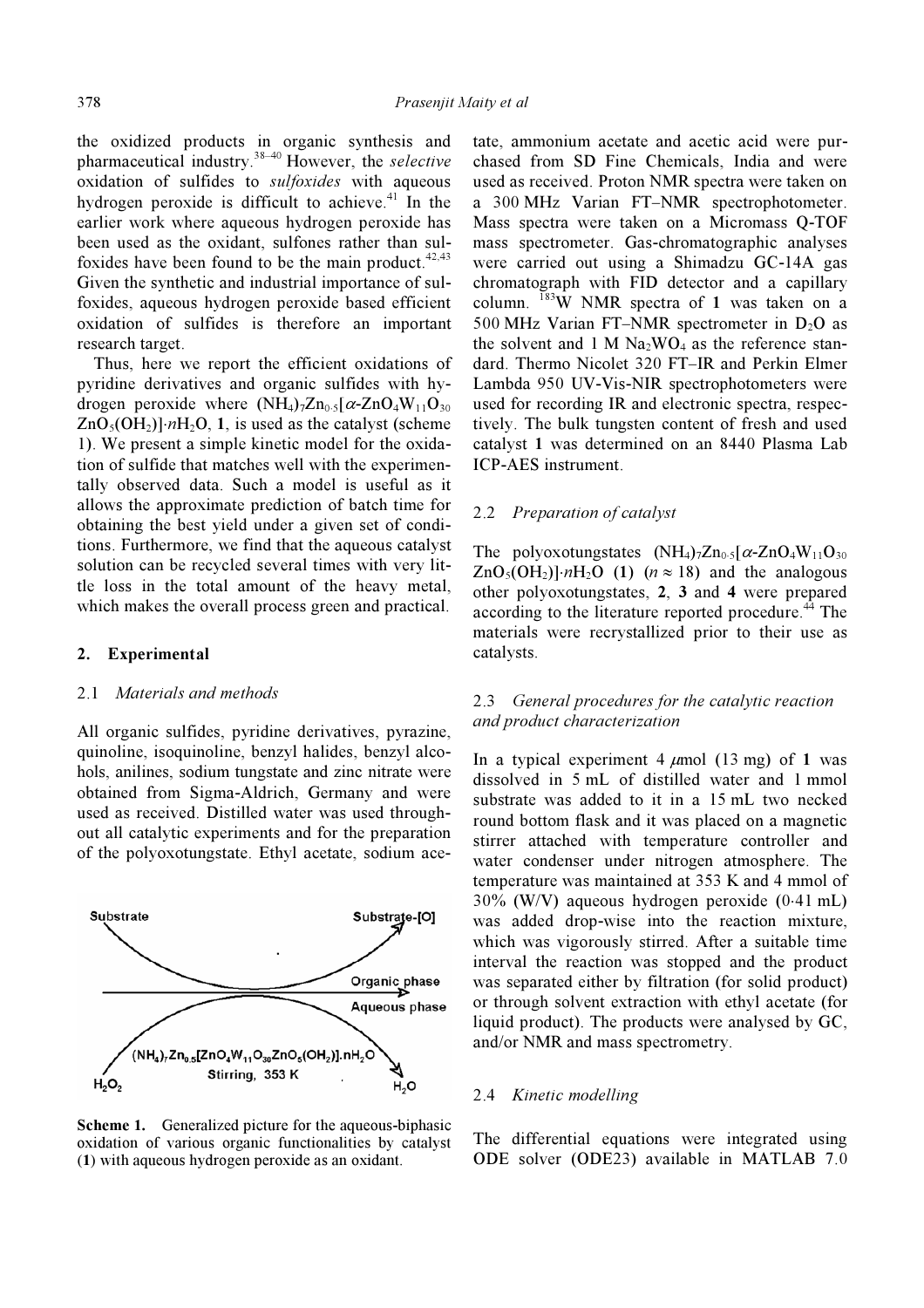(The Math Works Inc., USA) with appropriate initial conditions for the variables. The parameters in the model were estimated by fitting the model predictions with the experimental data. ODE23 is a low order method and solves non-stiff differential equations. Sum of square of errors (SSE) was chosen as the objective function to serve as criteria to judge the predictive capability of the model, which was minimized. The minimization was performed using Newton's gradient method available in MATLAB (fmincon). The SSE is the sum of the square of the difference between the model predictions with the actual experimental values. fmincon attempts to find a constrained minimum of a scalar function of several variables starting at an initial estimate. This is generally referred to as constrained nonlinear optimization.

# 3. Results and discussion

Among the sandwich type polyoxometallates, the  $\text{Zn}^{2+}$  ion incorporated derivative was reported to be the most active catalyst.<sup>32–34</sup> In contrast, complex 1 belongs to the class of easily synthesized and well characterized mixed metal polyoxo complexes, where the main structural fragment is  $[ZnO_4W_{11}O_{30}]$  $ZnO<sub>5</sub>(OH<sub>2</sub>)$ <sup>n–</sup> (Keggin-type,  $\alpha$ -isomer).<sup>44</sup> One of the 12 octahedrally coordinated tungsten atoms is substituted by one of the  $Zn^{2+}$  cation and the corresponding terminal oxygen atom is replaced by an  $H<sub>2</sub>O$  ligand. The zinc ions are distributed over three different positions: the central (tetrahedral) position, the peripheral (octahedral) positions of the Keggin anion and cationic position outside the polyoxotungstate framework. The  $^{183}$ W-NMR spectrum of 1 in  $D_2O$  shows three magnetically inequivalent environments for the tungsten atoms, figure 1 which probably indicates that the active catalyst 1 in water exists partly in a different stoichiometric form.<sup>44</sup>



 Initially we studied the comparative catalytic performances of 1, three mixed metal polyoxo analogues of 1, and  $Na_2WO_4$ . The polyoxo analogues of 1 that have been used for this purpose are:  $\{(\text{NH}_4)_{6}\}\$  $[\alpha-MO_4W_{11}O_{30}NiO_5(OH_2)]\cdot nH_2O\}$ ,  $(M = Fe, 2;$  $M = Zn$ , 3;  $M = Co$ , 4;  $n \approx 18$ ) made by literature reported procedures.<sup>44</sup> The reactions studied for initial comparative evaluations are the hydrogen peroxide based oxidations of diphenyl sulfide to diphenylsulfone and pyridine to pyridine N-oxide. As can be seen from table 1, for both these reactions 1 is by far the most effective catalyst. This observation is very similar to what has also been reported for the sandwich type complexes.<sup>32,33</sup>

 These results prompted us to explore the scope of 1 as the catalyst for a much wider range of sulfides and N-heterocycles. As can be seen from table 2, different types of sulfides and N-heterocycles undergo facile oxidation when 1 is used as the catalyst. In the oxidations of N-heterocycles (table 2, entry 7–12) the yield and product selectivity in every case is close to 100%. In case of pyrazine (table 2, entry 10) mono oxygenated pyrazine is the exclusive product. Presumably, after mono oxygenation due to the strong electronegativity of the oxygen atom the basisity of second N-atom is significantly reduced,

Table 1. Comparative catalytic activity of polyoxometalates,  $1, 2, 3, 4$  and  $Na<sub>2</sub>WO<sub>4</sub>$ , towards oxidation of diphenylsulfide and pyridine to diphenylsulfone and pyridine N-oxide, respectively.



| Entry number Catalyst |                                 | Pyridine | Phenyl sulfide |
|-----------------------|---------------------------------|----------|----------------|
|                       |                                 | 100      | 100            |
| $\mathcal{L}$         |                                 | 50       |                |
| ़                     | 3                               | 65       | 10             |
|                       |                                 | 31       |                |
|                       | Na <sub>2</sub> WO <sub>4</sub> |          |                |

<sup>a</sup>l mmol substrate, 4 mmol (30% w/v)  $H_2O_2$ , 4  $\mu$ mol of 1 or 2 or 3 or 4 or  $Na<sub>2</sub>WO<sub>4</sub>$ , 5 mL water, at 353 K, 4 h, with vigorous stirring. Conversions were determined by GC and proton NMR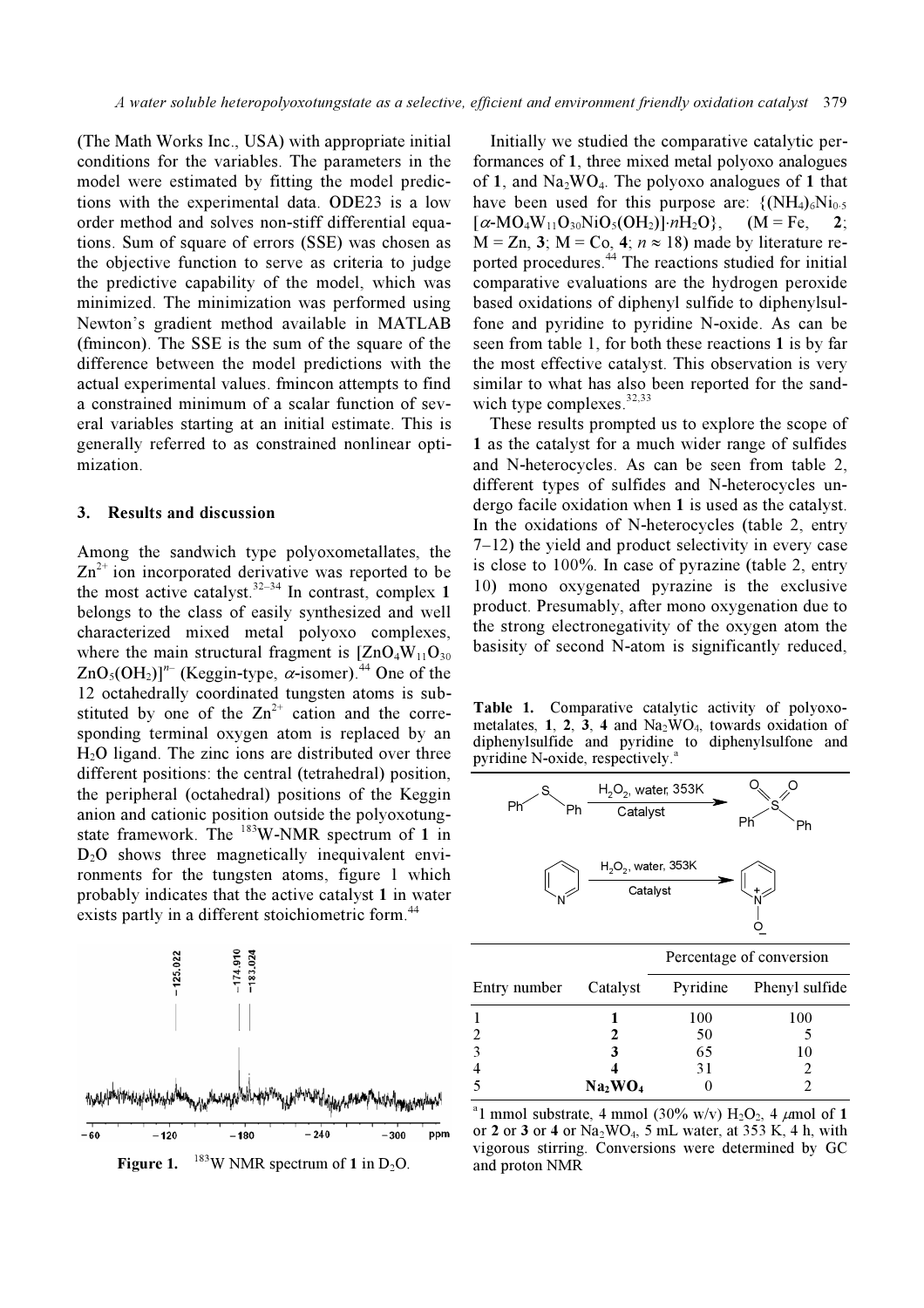Table 2. Oxidation of various organic sulfide and pyridine derivatives by 1 in water using hydrogen peroxide as an oxidant.<sup>a</sup>



<sup>a</sup>l mmol substrate, 4 mmol H<sub>2</sub>O<sub>2</sub>, 4  $\mu$ mol {(NH<sub>4</sub>)<sub>7</sub>Zn<sub>0</sub>.5</sub>  $[\alpha$ -ZnO<sub>4</sub>W<sub>11</sub>O<sub>30</sub>ZnO<sub>5</sub>(OH<sub>2</sub>)]⋅nH<sub>2</sub>O}, (1), 5 mL water, Time: 4 h, Temperature: 353 K. With vigorous stirring. Products have been characterized by proton NMR, mass spectrometry and/or GC. Conversions were determined by GC and proton NMR

and thus mono-oxygenated pyrazine is the only product. With 2-cyano pyridine a mixture of 2 cyano pyridine N-oxide and 2-carboxylic acid pyridine N-oxide are obtained. This is due to partial hydrolysis of the cyano group in the aqueous  $H_2O_2$ medium.

With a substrate to  $H_2O_2$  molar ratio of 1 : 4 and at 80°C, both aromatic and aliphatic sulfides are oxidized to sulfones. In all the cases sulfones are the exclusive products with 100% yield (table 2, entry 1–6). However, as mentioned earlier, one of the primary objectives of the work reported here was to establish reaction conditions that allow maximization of the selectivity towards both sulfoxides and sulfones. Using anisole as the test substrate, several control experiments at different temperatures and substrate to  $H_2O_2$  molar ratios were carried out (table 3). By lowering the temperature and optimizing the substrate to hydrogen peroxide ratio, it is possible to have high selectivity towards sulfoxide with good to acceptable levels of conversion.

Thus, by carrying out the oxidations at  $5^{\circ}$ C, the sulfoxide yield could be maximized for six representative sulfides (table 4). With lowering of temperature and the substarte  $H_2O_2$  molar ratio, the conversion decreases but even 55%, the minimum conversion, corresponds to a healthy turnover number of 137. Under the set of conditions used by us,  $Ph<sub>2</sub>S$  and Et(Ph)S give maximum and minimum selectivity 98 and 87%, respectively, with corresponding conversions (turnovers) of 55% (137) and 70% (175). The observed relationship between relatively low conversion and high sulfoxide selectivity indicates that the oxidation of sulfide to sulfoxide is probably followed by further oxidation of the latter to sulfone, i.e. (1).

$$
RSR' \xrightarrow{k_1} RSOR' \xrightarrow{k_2} RSO_2R'.
$$
 (1)

The time monitored concentration profiles of thioanisole and its corresponding sulfoxide and sulfone provide direct evidence for such a conjecture. As shown in figure 2, the concentration profiles of the starting sulfide and its two oxidation products have the characteristic features of consecutive reactions. Furthermore, based on the simple two rate constant model of (1), reasonably good agreement could be obtained between the experimental data points and the predicted concentration profiles. By using time monitored conversion data at four different temperatures, and the two rate constant model, the activation energies associated with  $k_1$  and  $k_2$  could also be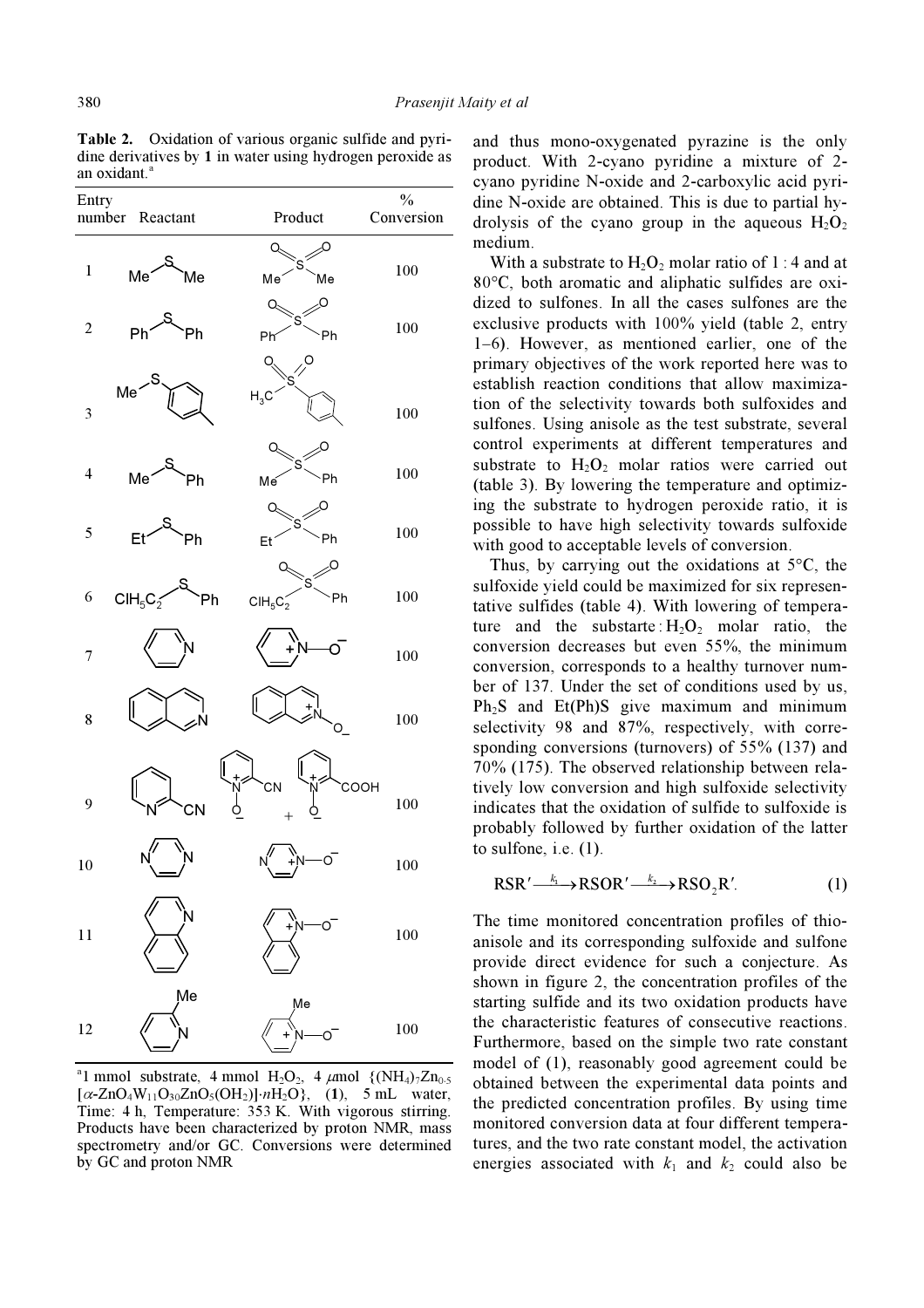|                 | $H_3C$      | $H_2O_2$ , water<br>catalyst 1 | $H_3C$                   | H <sub>3</sub> C           |                          |
|-----------------|-------------|--------------------------------|--------------------------|----------------------------|--------------------------|
| Entry<br>number | Temperature | $H_2O_2$ :<br>Substrate        | Percentage<br>conversion | Selectivity<br>(sulfoxide) | Selectivity<br>(sulfone) |
|                 | 353 K       | $\overline{2}$                 | 94                       | 15                         | 85                       |
| 2               | 353 K       |                                | 69                       | 29                         | 71                       |
| 3               | 353 K       | 4                              | 100                      | $\theta$                   | 100                      |
| 4               | 323 K       |                                | 61                       | 67                         | 33                       |
| 5               | 300 K       |                                | 31                       | 74                         | 26                       |
| 6               | 280 K       |                                | 20                       | 93                         | 7                        |
|                 | 280 K       | 2                              | 75                       | 91                         | 9                        |

Table 3. Selectivity of oxidation of thioanisole to corresponding sulfoxide and sulfone catalysed by 1 under variation of temperature and  $H_2O_2$  concentration.<sup>4</sup>

a<br>Reaction Conditions: 1 mmol substrate, 4 μmol  $[NH_4]_7 Z n_{0.5} [\alpha - ZnO_4 W_{11} O_{30} ZnO_5]$  $(OH<sub>2</sub>)\cdot nH<sub>2</sub>O$ , 5 mL water, with vigorous stirring. Conversions were determined by GC

|                |                      |           |              | Selectivity (%) |                |
|----------------|----------------------|-----------|--------------|-----------------|----------------|
| Entry number   |                      | Substrate | % Conversion | Sulfoxide       | Sulfone        |
| $\mathbf{1}$   | Me                   | S<br>Мe   | 85           | 90              | 10             |
| $\overline{2}$ | Ph                   | S<br>Ph   | 55           | 98              | $\mathfrak{2}$ |
| 3              | S<br>Me <sup>®</sup> |           | 80           | 88              | 12             |
| $\overline{4}$ | Et                   | ς<br>Ph   | 70           | 87              | 13             |
| 5              | CI                   | S<br>Ph   | 76           | 94              | 6              |
| 6              | Me                   | ς<br>Ph   | 75           | 91              | 9              |

Table 4. Selective oxidation of organic sulfides by catalyst 1 in water using aqueous hydrogen peroxide as an oxidant.<sup>a</sup>

<sup>a</sup>Reaction conditions: 1 mmol substrate, 2 mmol H<sub>2</sub>O<sub>2</sub>, 4 μmol {(NH<sub>4</sub>)7Zn<sub>0</sub>.5</sub>  $[\alpha$ -ZnO<sub>4</sub>W<sub>11</sub>O<sub>30</sub>ZnO<sub>5</sub>(OH<sub>2</sub>)]⋅nH<sub>2</sub>O}, (1), 5 mL water, Time: 2 h, Temperature: 278 K, with vigorous stirring. Conversions were determined by GC and proton NMR

estimated. As shown in figure 3, the Arrhenius plots show good linearity, and  $\Delta E^{\#}$  associated with  $k_1$  and  $k_2$  of thioanisole are found to be 13⋅9 and 7⋅2 Kcal, respectively.

 As mentioned earlier, oxidations of a few representative benzyl halide, benzyl alcohol and anilines have also been studied to establish the wide scope of the aqueous biphasic catalytic system. Selective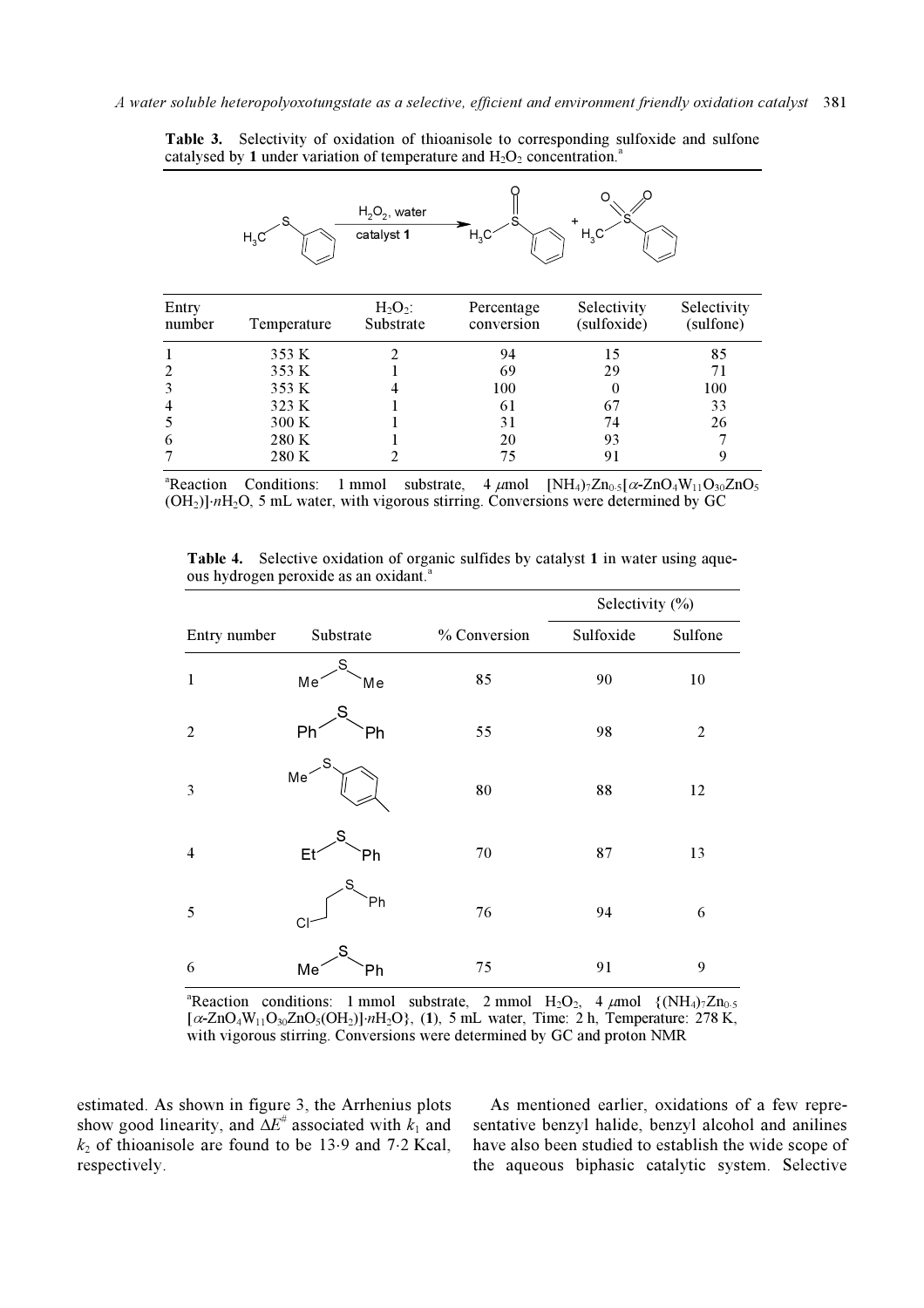

Figure 2. Time monitored conversion plots for the conversion of thioanisole to corresponding sulfoxide and sulfone at four different temperatures. (a) at 278 K, (b) at 303 K, (c) 325 K, (d) at 318 K. Experimental concentrations of thioanisole  $(*)$ , phenylmethylsulfoxide (ο), and phenylmethylsulfone (+). The solid lines are the predicted concentration profiles based on the consecutive reactions model. Substrate = 1 mmol; Catalyst = 4  $\mu$ mol; H<sub>2</sub>O<sub>2</sub> = 4 mmol; Water (Solvent) = 5 mL; with vigorous stirring. Products were characterized by GC.



**Figure 3.** Activation energy plots  $(Ln \nk x s \n1/T)$  (a) Ln  $(k_1)$  vs  $1/T$  and (b) Ln  $(k_2)$  vs  $1/T$ .

oxidations of benzyl halides and alcohols to the corresponding aldehydes are significant reactions, because these aldehydes are used widely.<sup>45,46</sup> As shown in table 5, four benzyl halides and two benzyl alcohols give benzaldehyde or its halo derivatives as the selective products, and only minor  $( \leq 5\%)$ amounts of benzoic acids are formed. The conversions for all the six substrates are  $\geq 74\%$ . It may be noted that the oxidations of benzyl halides and alcohols by  $H_2O_2$  in water, using Na<sub>2</sub>WO<sub>4</sub> and a phase transfer catalyst has been reported by Noyori and co-workers.<sup>29,30</sup> In contrast to this report, no phase transfer co-catalyst is required in the system described here.

 The oxidations of aniline and its derivatives by  $H_2O_2$ , using a sandwich type polyoxotungstate as the catalyst are also reported reactions. $32,33$ With a few representative substrates, the efficacy of 1 as a catalyst in these reactions has also been studied for completeness. As can be seen from table 5 (entries 7–10), aniline and its derivatives are oxidized to the corresponding dimeric azoxy compounds with high  $(≥ 92%)$  conversion and full selectivity.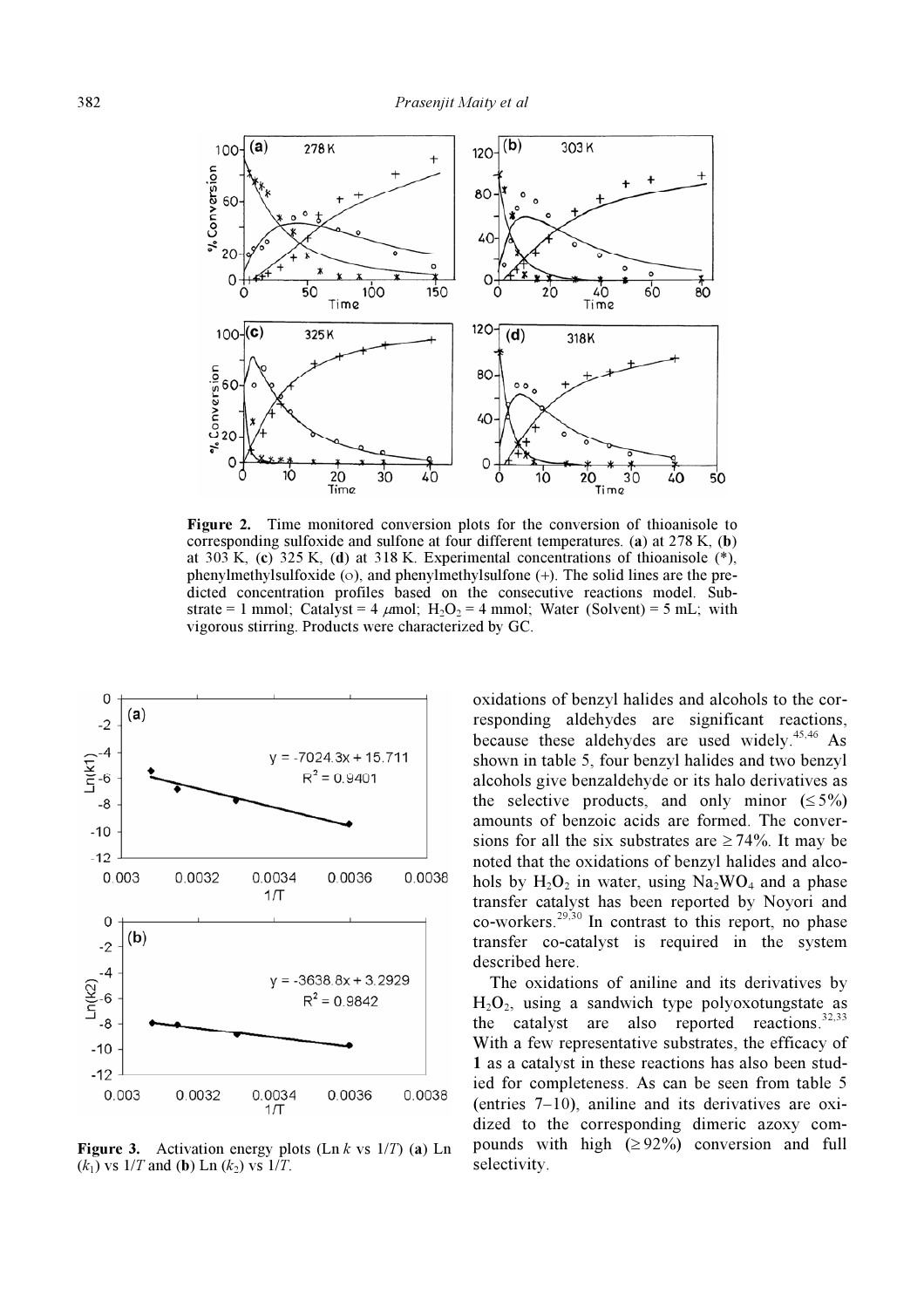| Entry number            | Reactant              | Product                                                                                                                                                    | % Conversion |
|-------------------------|-----------------------|------------------------------------------------------------------------------------------------------------------------------------------------------------|--------------|
| $\mathbf 1$             | сı                    | CHO                                                                                                                                                        | 74           |
| $\boldsymbol{2}$        | .<br>Br               | CHO                                                                                                                                                        | 96           |
| $\sqrt{3}$              | OH                    | CHO                                                                                                                                                        | 80           |
| $\overline{\mathbf{4}}$ | OH                    | <b>CHO</b>                                                                                                                                                 | 82           |
| 5                       | <b>CI</b><br>СI       | CHO<br>СI                                                                                                                                                  | 95           |
| 6                       | Br<br>СI              | CHO<br>CI                                                                                                                                                  | 99           |
| $\tau$                  | NH <sub>2</sub>       |                                                                                                                                                            | 95           |
| $\bf 8$                 | Me<br>NH <sub>2</sub> |                                                                                                                                                            | 100          |
| 9                       |                       | Q<br>$Cl \longrightarrow NH_2$ $Cl \longrightarrow N^2N \longrightarrow Cl$                                                                                | 92           |
| 10                      | Me                    | $\begin{array}{ccc} & & & \circ \\ \hline & & \circ \\ \hline & & \circ \\ \hline & & \circ \\ \hline & & \circ \\ \hline & & \circ \\ \hline \end{array}$ | 100          |

Table 5. Oxidation of various benzyl halides, benzyl alcohols and aniline derivatives by 1 in water with aqueous hydrogen peroxide as an oxidant.<sup>a</sup>

<sup>a</sup>l mmol substrate, 4 mmol (30% w/v) H<sub>2</sub>O<sub>2</sub>, 4 μmol (NH<sub>4</sub>)<sub>7</sub>Zn<sub>0⋅5</sub>[ $\alpha$ -ZnO<sub>4</sub>W<sub>11</sub> O<sub>30</sub>ZnO<sub>5</sub>(OH<sub>2</sub>)]⋅nH<sub>2</sub>O, 5 mL water, 353 K, 10 h, with vigorous stirring. Conversions were determined by GC and/or proton NMR

 Finally, the extent to which the aqueous solution of 1 could be recycled without any significant deterioration in its catalytic performance has been tested. The reactions chosen for these studies were the oxidations of pyridine and diphenyl sulfide to pyridine oxide and diphenyl sulfone, respectively.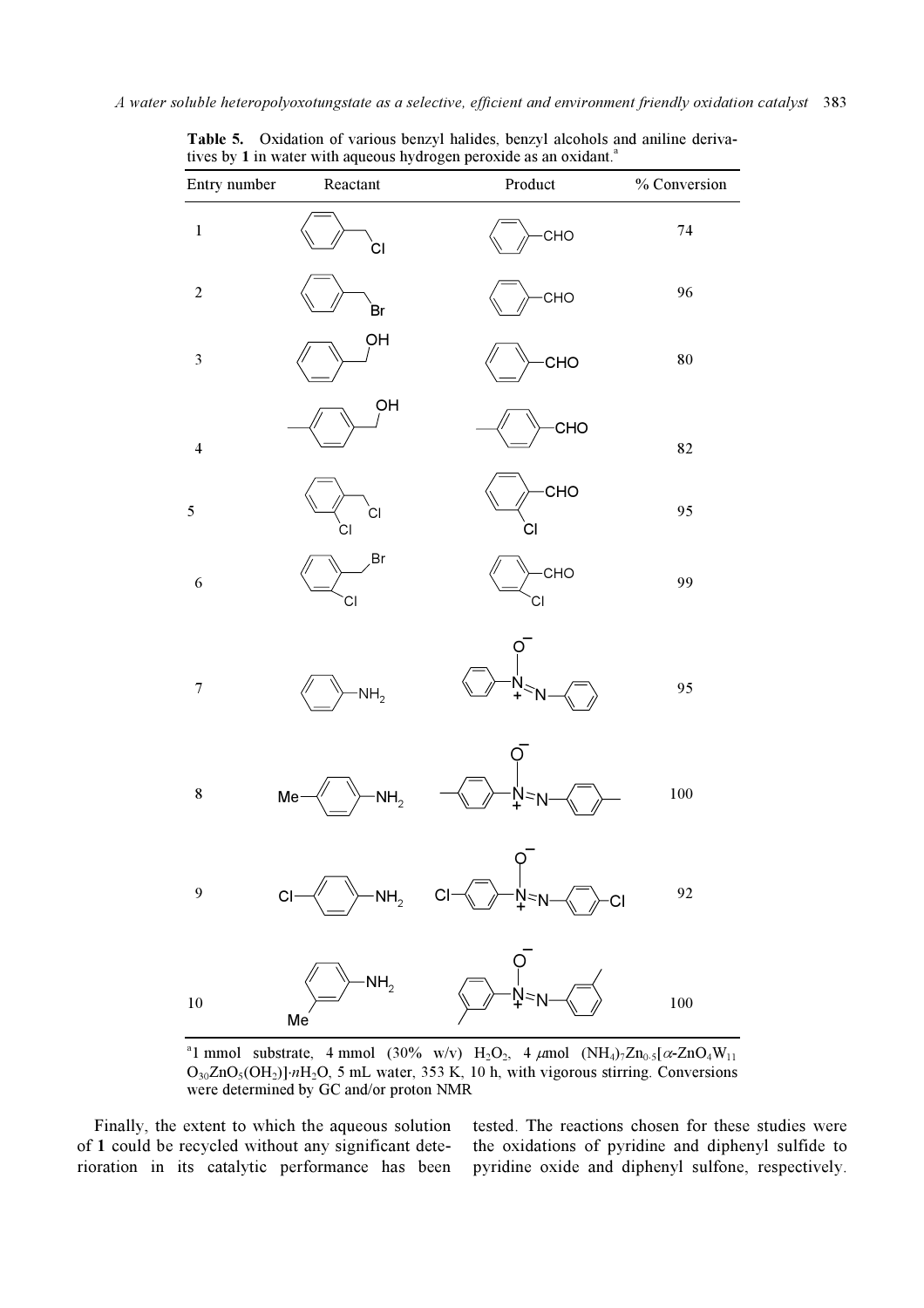The reactions have been carried out in a batch-wise manner by separating the organic layer at the end of each batch, and by adding fresh organic substrate and  $H_2O_2$  for the next batch. The total turnovers over four batches (three recycles) are high, 820 and 545 for diphenyl sulfide and pyridine, respectively.

 However, as shown in figure 4, for diphenyl sulfide on recycling some  $({\sim}5{-}10\%)$  loss in activity is observed. The loss in activity is more pronounced  $(-10-25%)$  in the case of pyridine. Two possible reasons may be considered for this loss in activity. Small amounts of 1 may be physically lost during each recycle either due to slight solubility in the organic layer or due to handling. Alternatively, 1 may undergo partial deactivation during catalysis. Quantitative estimation of tungsten shows that for both the reactions at the end of the fourth batch only  $\sim$  1% of tungsten is lost. This suggests that deactivation of the catalyst rather than physical loss of the polyoxo compound is the reason for the observed drop in activity. The IR and UV spectrum of 1, before and after it has been used as a catalyst (figure 5), lends support to the latter explanation as small but definite changes are observed in the spectral signatures of the used catalyst.

#### 4. Conclusion

An aqueous biphasic reaction system has been developed for the selective oxidation of organic sulfides, pyridines, anilines, benzyl halides and benzyl alcohols by  $H_2O_2$  (30%). The oxidations are cata-



Figure 4. Bar-chart diagram showing recyclibility of 1 for the oxidation of pyridine and diphenyl sulfide.

lysed by a easily separated, recyclable, polyoxometallate,  $\{(\text{NH}_4)_7\text{Zn}_{0.5}[\alpha\text{-}ZnO_4\text{W}_{11}\text{O}_{30}\text{ZnO}_5(\text{OH}_2)]\}\$  $nH_2O$  (1). Analogous polyoxometallates where other transition metals fully or partially replaced zinc are poor catalysts. By controlling the temperature, and the  $H_2O_2$ : sulfide molar ratio, organic sulfides can be oxidized to the corresponding sulfoxide or sulfone with high selectivity. A simple kinetic model gives good fit between the experimental data points and the predicted concentration profiles. For the oxidations of benzyl halides and benzyl alcohols to the corresponding aldehydes, unlike the reported  $H_2O_2/Na_2WO_4$  system, the catalytic system described here does not require the use of any phase transfer catalyst. Pyridine derivatives are converted to the corresponding N-oxides and aniline derivatives to the corresponding dimeric azoxy compounds with high yields. The catalyst solution can be recycled



Figure 5. (a) IR spectra of (1) as KBr disk before and after catalytic run and (b) UV spectra of (1) in water before and after catalytic run.